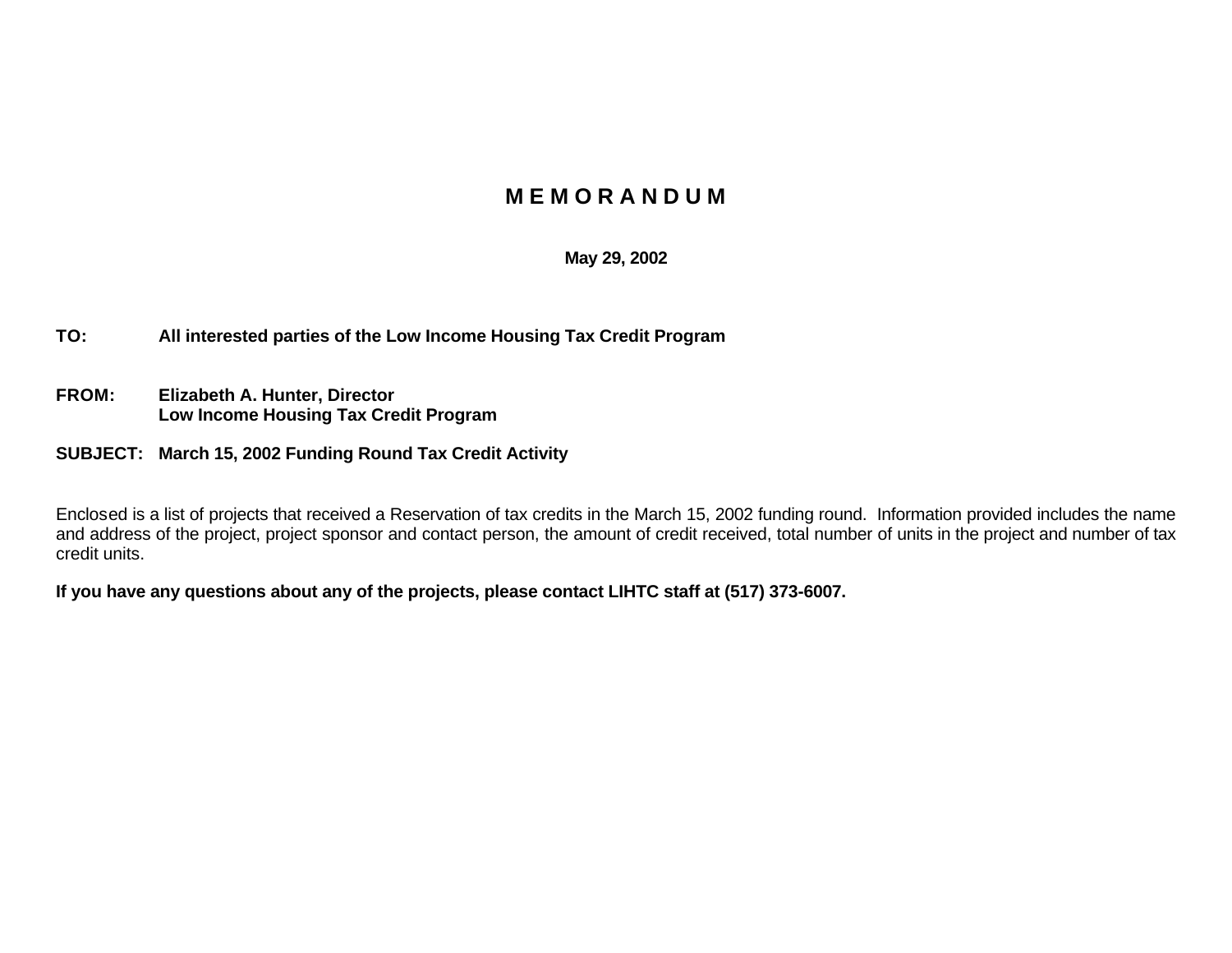| Project #:                              | R02054                                        |                           | <b>Owner Contact:</b>  | Douglas F Larner                      |                               |     |
|-----------------------------------------|-----------------------------------------------|---------------------------|------------------------|---------------------------------------|-------------------------------|-----|
| <b>Project Name:</b>                    | <b>Countryside Three</b>                      |                           |                        | Countryside Three LDHA LP             |                               |     |
| <b>Project Address:</b>                 | <b>Charles Avenue</b>                         |                           |                        | (989) 426-2969                        |                               |     |
|                                         |                                               |                           | <b>Amt Requested:</b>  | \$228,707                             | # Bldgs: $4$                  |     |
|                                         | Alma, MI 48801                                |                           | Amt Awarded: \$228,702 |                                       | # Total Units:                | 48  |
| <b>County:</b>                          | Gratiot                                       |                           |                        | <b>Application Stage: Reservation</b> | # LIHTC Units:                | -37 |
| <b>Target Units: Family</b>             |                                               | Application Date: 3/15/02 |                        |                                       |                               |     |
|                                         |                                               |                           |                        |                                       |                               |     |
| Project #:                              | R02053                                        |                           | <b>Owner Contact:</b>  | Douglas F Larner                      |                               |     |
| <b>Project Name:</b>                    | <b>Woodland Place</b>                         |                           |                        | Woodland Place LDHA LP                |                               |     |
|                                         | Project Address: 129 Michigan Avenue          |                           |                        | (989) 426-2969                        |                               |     |
|                                         |                                               |                           | <b>Amt Requested:</b>  | \$143,838                             | # Bldgs: $2$                  |     |
|                                         | St Louis, MI 48880                            |                           | Amt Awarded: \$143,873 |                                       | # Total Units:                | 27  |
| <b>County: Gratiot</b>                  |                                               |                           |                        |                                       | # LIHTC Units:                | 26  |
| <b>Target Units: Elderly</b>            |                                               | Application Date: 3/15/02 |                        | <b>Application Stage: Reservation</b> |                               |     |
|                                         |                                               |                           |                        |                                       |                               |     |
|                                         |                                               |                           |                        |                                       |                               |     |
| Project #:                              | R02031                                        |                           | <b>Owner Contact:</b>  | <b>Mary Trucks</b>                    |                               |     |
| <b>Project Name:</b>                    | Duvernay Park Apartments                      |                           |                        | Duvernay Park LDHA LP                 |                               |     |
| <b>Project Address:</b>                 | <b>Lyndon Street</b>                          |                           |                        | (616) 757-3785                        |                               |     |
|                                         |                                               |                           | <b>Amt Requested:</b>  | \$136,933                             | # Bldgs: $6$                  |     |
|                                         | Idlewild, MI 49642                            |                           | Amt Awarded: \$133,385 |                                       | # Total Units: 24             |     |
| <b>County:</b>                          | Lake                                          |                           |                        |                                       | # LIHTC Units:                | 19  |
| <b>Target Units: Family</b>             |                                               | Application Date: 3/15/02 |                        | <b>Application Stage:</b>             | Reservation                   |     |
|                                         |                                               |                           |                        |                                       |                               |     |
| Project #:                              | R02026                                        |                           | <b>Owner Contact:</b>  | Mark Sochocki                         |                               |     |
|                                         | Project Name: Nisbett-Fairman Residences      |                           |                        | Nisbett-Fairman LDHA LP               |                               |     |
|                                         | Project Address: 101 & 102 S. Michigan Avenue |                           |                        | (231) 796-8689                        |                               |     |
|                                         |                                               |                           | <b>Amt Requested:</b>  | \$437,047                             | # Bldgs: $2$                  |     |
|                                         | Big Rapids, MI 49307                          |                           | <b>Amt Awarded:</b>    | \$405,758                             | # Total Units: 47             |     |
| <b>County:</b><br>Target Units: Elderly | Mecosta                                       | Application Date: 3/13/02 |                        | <b>Application Stage:</b>             | # LIHTC Units:<br>Reservation | 38  |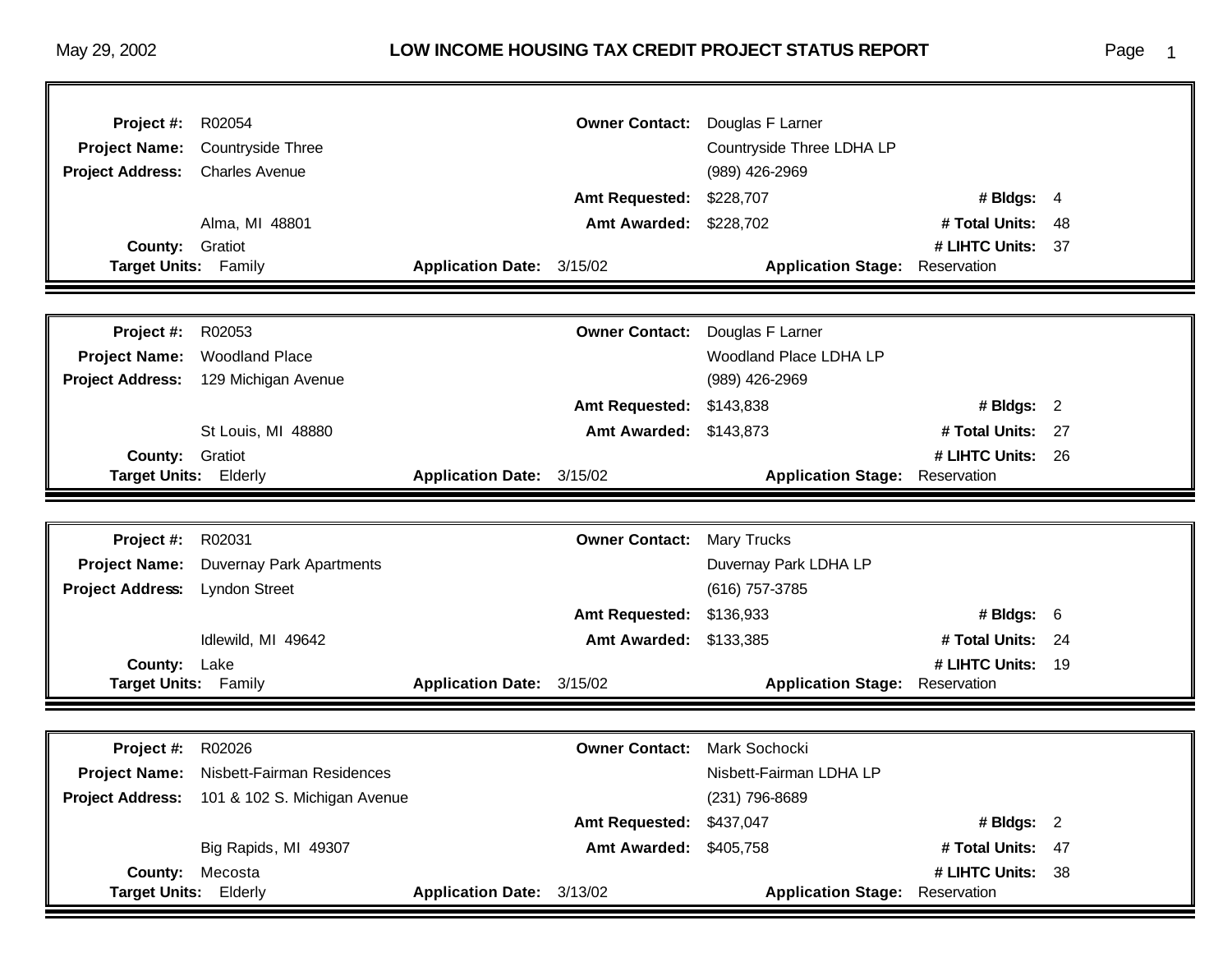## May 29, 2002 **LOW INCOME HOUSING TAX CREDIT PROJECT STATUS REPORT**

| aae |  |
|-----|--|
|     |  |

| Project #:              | R02055                              |                           | <b>Owner Contact:</b> | Douglas F Larner                             |                   |     |
|-------------------------|-------------------------------------|---------------------------|-----------------------|----------------------------------------------|-------------------|-----|
|                         | Project Name: Ryan Creek Apartments |                           |                       | Ryan Creek LDHA LP                           |                   |     |
| <b>Project Address:</b> | 16 Mile Road                        |                           |                       | (989) 426-2969                               |                   |     |
|                         |                                     |                           | <b>Amt Requested:</b> | \$285,147                                    | # Bldgs: 4        |     |
|                         | Big Rapids, MI 49307                |                           | <b>Amt Awarded:</b>   | \$305,821                                    | # Total Units:    | 48  |
| County:                 | Mecosta                             |                           |                       |                                              | # LIHTC Units: 47 |     |
| Target Units: Family    |                                     | Application Date: 3/15/02 |                       | <b>Application Stage:</b>                    | Reservation       |     |
|                         |                                     |                           |                       |                                              |                   |     |
| Project #:              | R02037                              |                           | <b>Owner Contact:</b> | Michael G Damone                             |                   |     |
| <b>Project Name:</b>    | Presbyterian Village-Pontiac        |                           |                       | Pontiac ILF LDHA LP                          |                   |     |
| <b>Project Address:</b> | 420 S. Opdyke Road                  |                           |                       | (248) 583-6020                               |                   |     |
|                         |                                     |                           | <b>Amt Requested:</b> | \$1,161,167                                  | # Bldgs: $38$     |     |
|                         | Pontiac, MI 48341-3145              |                           | <b>Amt Awarded:</b>   | \$1,160,689                                  | # Total Units:    | 150 |
| <b>County:</b>          | Oakland                             |                           |                       |                                              | # LIHTC Units:    | 150 |
| Target Units: Elderly   |                                     | Application Date: 3/15/02 |                       | <b>Application Stage:</b>                    | Reservation       |     |
|                         |                                     |                           |                       |                                              |                   |     |
| Project #:              | R02032                              |                           | <b>Owner Contact:</b> | John O'Brien                                 |                   |     |
| <b>Project Name:</b>    | <b>Brightmoor Homes II</b>          |                           |                       | Brightmoor Homes II LDHA LP                  |                   |     |
| <b>Project Address:</b> | Various Addresses -                 |                           |                       | $(313) 535 - 9164$                           |                   |     |
|                         | <b>Scattered Sites</b>              |                           | <b>Amt Requested:</b> | \$813,862                                    | # Bldgs: 50       |     |
|                         | Detroit, MI 48219                   |                           | <b>Amt Awarded:</b>   | \$731,645                                    | # Total Units:    | -50 |
| County:                 | Wayne                               |                           |                       |                                              | # LIHTC Units:    | 50  |
| Target Units: Family    |                                     | Application Date: 3/15/02 |                       | <b>Application Stage:</b>                    | Reservation       |     |
|                         |                                     |                           |                       |                                              |                   |     |
| Project #:              | R02047                              |                           | <b>Owner Contact:</b> | Jacquelin Collins-Bolden,                    |                   |     |
| <b>Project Name:</b>    | <b>Delray Senior Housing</b>        |                           |                       | Delray United Non-Profit Housing Corparation |                   |     |
| <b>Project Address:</b> | 275 West Grand Blvd                 |                           |                       | (313) 842-8620                               |                   |     |
|                         |                                     |                           | <b>Amt Requested:</b> | \$849,847                                    | # Bldgs: 1        |     |
|                         | Detroit, MI 48209                   |                           | <b>Amt Awarded:</b>   | \$845,307                                    | # Total Units: 73 |     |
| <b>County:</b>          | Wayne                               |                           |                       |                                              | # LIHTC Units: 72 |     |
| Target Units: Elderly   |                                     | Application Date: 3/15/02 |                       | <b>Application Stage:</b>                    | Reservation       |     |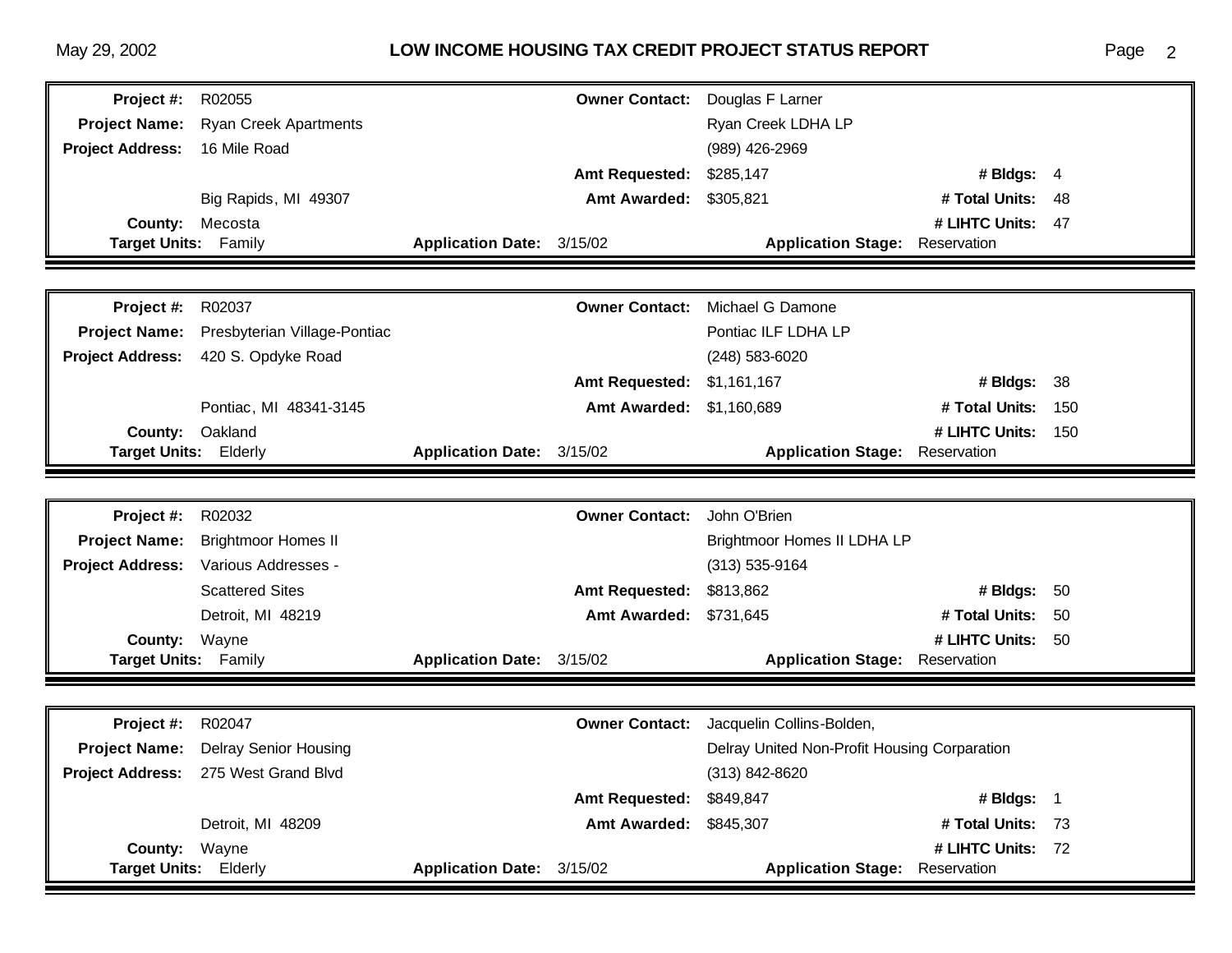| May 29, 2002                                 |                                         |                           |                                    | LOW INCOME HOUSING TAX CREDIT PROJECT STATUS REPORT |                                  |    | Page<br>3 |
|----------------------------------------------|-----------------------------------------|---------------------------|------------------------------------|-----------------------------------------------------|----------------------------------|----|-----------|
| Project #:                                   | R02035                                  |                           | <b>Owner Contact:</b> Anne Johnson |                                                     |                                  |    |           |
|                                              | Project Name: Eastside Detroit Elderly  |                           |                                    | <b>Eastside Detroit Elderly</b>                     |                                  |    |           |
| <b>Project Address:</b>                      | 12837 Mack Avenue                       |                           |                                    | (313) 824-3060                                      |                                  |    |           |
|                                              | (Multiple Parcels)                      |                           | <b>Amt Requested:</b>              | \$749,795                                           | # Bldgs: 1                       |    |           |
|                                              | Detroit, MI 48215                       |                           | <b>Amt Awarded:</b>                | \$695,183                                           | # Total Units: 54                |    |           |
| <b>County:</b>                               | Wayne                                   |                           |                                    |                                                     | # LIHTC Units: 54                |    |           |
| Target Units: Elderly                        |                                         | Application Date: 3/15/02 |                                    | <b>Application Stage:</b>                           | Reservation                      |    |           |
|                                              |                                         |                           |                                    |                                                     |                                  |    |           |
| Project #:                                   | R02034                                  |                           | <b>Owner Contact:</b>              | Anne Johnson                                        |                                  |    |           |
| <b>Project Name:</b>                         | <b>Eastside Detroit Homes</b>           |                           |                                    | Eastside Detroit homes LDHA LP                      |                                  |    |           |
| <b>Project Address:</b>                      | Various addresses -                     |                           |                                    | $(313)$ 824-3060                                    |                                  |    |           |
|                                              | scattered sites                         |                           | <b>Amt Requested:</b>              | \$1,110,778                                         | # Bldgs: 60                      |    |           |
|                                              | Detroit, MI 48215                       |                           | <b>Amt Awarded:</b>                | \$1,095,503                                         | # Total Units:                   | 60 |           |
| <b>County:</b>                               | Wayne                                   |                           |                                    |                                                     | # LIHTC Units:                   | 60 |           |
| Target Units: Family                         |                                         | Application Date: 3/15/02 |                                    | <b>Application Stage:</b>                           | Reservation                      |    |           |
|                                              |                                         |                           |                                    |                                                     |                                  |    |           |
| <b>Project #: R02042</b>                     |                                         |                           | <b>Owner Contact:</b>              | Kathy Makino                                        |                                  |    |           |
|                                              | Project Name: Midtown Square Apartments |                           |                                    | Midtown Square LDHA LP                              |                                  |    |           |
| <b>Project Address:</b>                      | 93 Seward                               |                           |                                    | (734) 722-6646                                      |                                  |    |           |
|                                              |                                         |                           |                                    |                                                     |                                  |    |           |
|                                              |                                         |                           | <b>Amt Requested:</b>              | \$812,331                                           | # Bldgs: 1                       |    |           |
|                                              | Detroit, MI 48202                       |                           | <b>Amt Awarded:</b>                | \$812,219                                           | # Total Units: 71                |    |           |
| County:                                      | Wayne                                   |                           |                                    |                                                     | # LIHTC Units: 71                |    |           |
| <b>Target Units: Family</b>                  |                                         | Application Date: 3/15/02 |                                    | <b>Application Stage:</b>                           | Reservation                      |    |           |
|                                              |                                         |                           |                                    |                                                     |                                  |    |           |
| Project #:                                   | R02067                                  |                           | <b>Owner Contact:</b>              | <b>Emmett B Hagood</b>                              |                                  |    |           |
|                                              | <b>Project Name:</b> North End Village  |                           |                                    | North End Village LLC                               |                                  |    |           |
|                                              | Project Address: 1000 Alger Avenue      |                           |                                    | (313) 871-5206                                      |                                  |    |           |
|                                              |                                         |                           | <b>Amt Requested:</b>              | \$585,273                                           | # Bldgs: $4$                     |    |           |
|                                              | Detroit, MI 48211                       |                           | <b>Amt Awarded:</b>                | \$613,540                                           | # Total Units: 50                |    |           |
| <b>County: Wayne</b><br>Target Units: Family |                                         | Application Date: 3/15/02 |                                    | <b>Application Stage:</b>                           | # LIHTC Units: 50<br>Reservation |    |           |